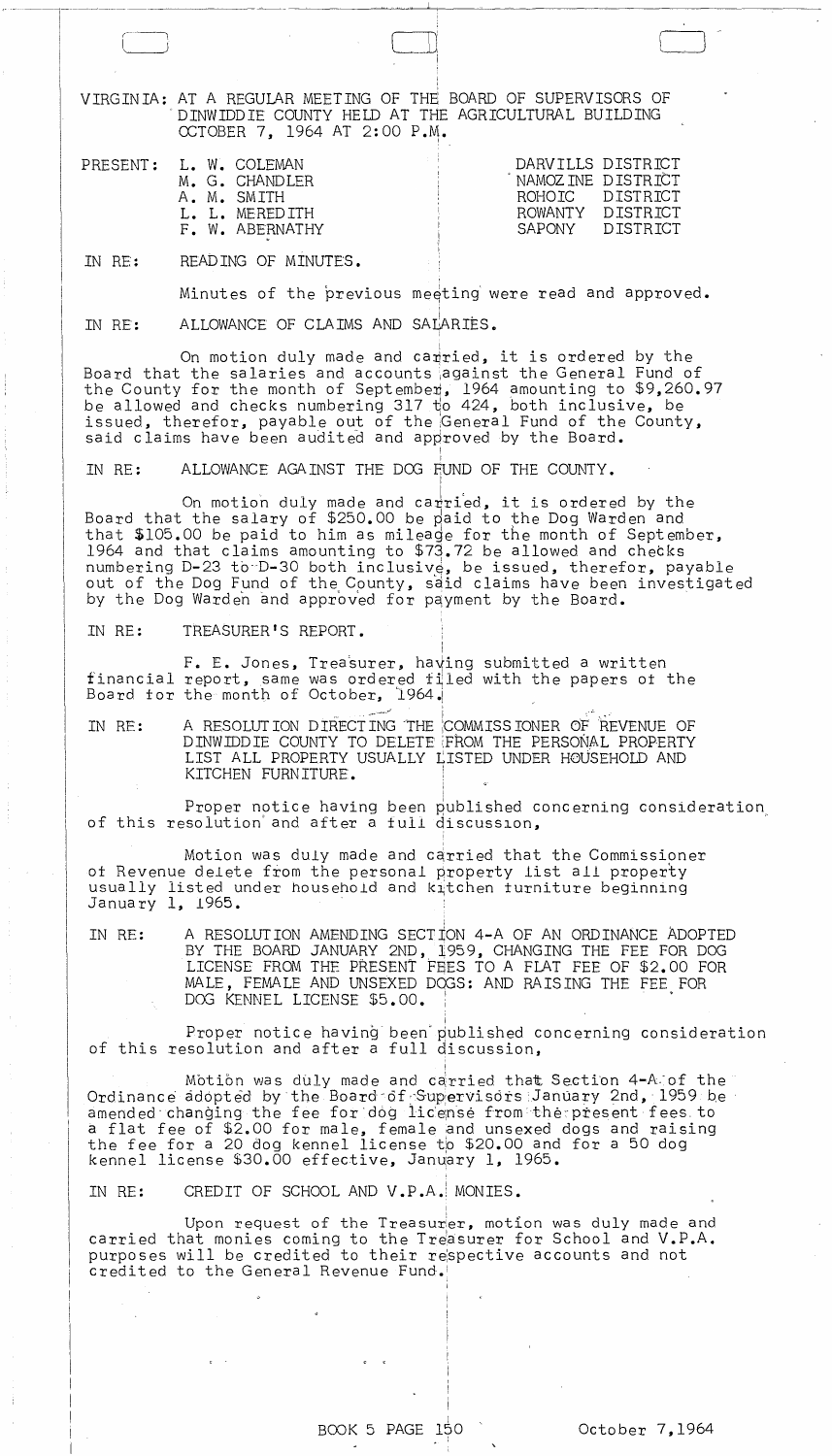IN RF: JOHNSON SEWERAGE SYSTFM.

Dr. Ferguson and L.C. Harrison appeared before the Board in Executive Session and suggested that the proposed legume sewerage system to be installed by Walter Johnson et als not be accepted by the County at this time. It was also suggested that a 10 year lease agreement with Mr. Johnson be considered.

## IN RE: LOCAL COUNTY AGENT

A request having been made to keep the property known as Mount Level School for use by the Farm Agent. And it appearing that the County is at present renting office space for the Farm Agent.

Motion was duly made and carried that the Superintendent of Schools confer with the Board of Supervisors before offering this property for sale.

IN RE: 1965 POLICE CAR BIDS.

A. H. Burton, Sheriff of Dinwiddie County, having presented the following bids for police cars:

| Petersburg Motor Co., Inc. for 5 |  |  |
|----------------------------------|--|--|
| 4-door Ford automobiles as per   |  |  |
| specifications                   |  |  |
|                                  |  |  |

Dinwiddie Motor Co.,Inc. for 5 '4-door Ford automobiles as per specifications

Ted Curry Motors, Inc for 5 4-door Plymouth automobiles as per specifications

10,947.50

10,363.45

\$10,712.75

Motion was duly made and carried that an order be placed with Dinwiddie Motor Co. for five 4-door automobiles, as per specifications.

IN RE: RADIO AND SIRENE FOR POLICE CAR.

It appearing to the Board that a radio and sirene will be needed for the 5th police car purchase.

Motion was duly made and carried that the Sheriff purchase same at the best price available.

IN RE: ADDITIONAL JAILOR.

A. H. Burton, Sheriff, having informed the Board that he had made request to the Compensation Board for an additional jailor to work from 5 P.M. to 7 A.M. with a starting salary of \$2,400.00, subject to the approval of the Board.

Upon motion duly made and carried this Board doth approve the appointment of a deputy to act as jailor.

IN RE: FORD VOL. FIRE COMPANY - PUMP.

A request having been made by the Ford Volunteer Fire Company to install a new pump in their 1942 Ford Fire Truck at a cost of approximately \$1,200.00, and,

It being suggested to the Board that the portable pump, now used on this truck, be moved from the top of the water tank and installed in the rear of the tank, would give much better service;

Motion was duly made and carried that the Board pay twothirds of the cost of making this change.

IN RE: DOG CLAIM - MRS. CARTER ANDREWS.

 $\zeta_{\rm in}$  . The  $\sim$ 

Mrs. Carter Andrews having appeared before the Board and filed claim of \$150.00 for the death of her dog by the Dog Warden, and,

It appearing to the Board that a dog accidently killed by the Dog Warden did not have a tag or other identification and that conflicting 'statements were presented by Mrs. Andrews and Mr. Chappell the Dog Warden;

 $\bullet$ 

Upon motion duly made and 'carried the claim for \$150.00 is denied.<br>The same many contracts of the contracts of the contracts of the contracts of the contracts of the contracts of<br> $\mathcal{L}_1$ an San Angela

n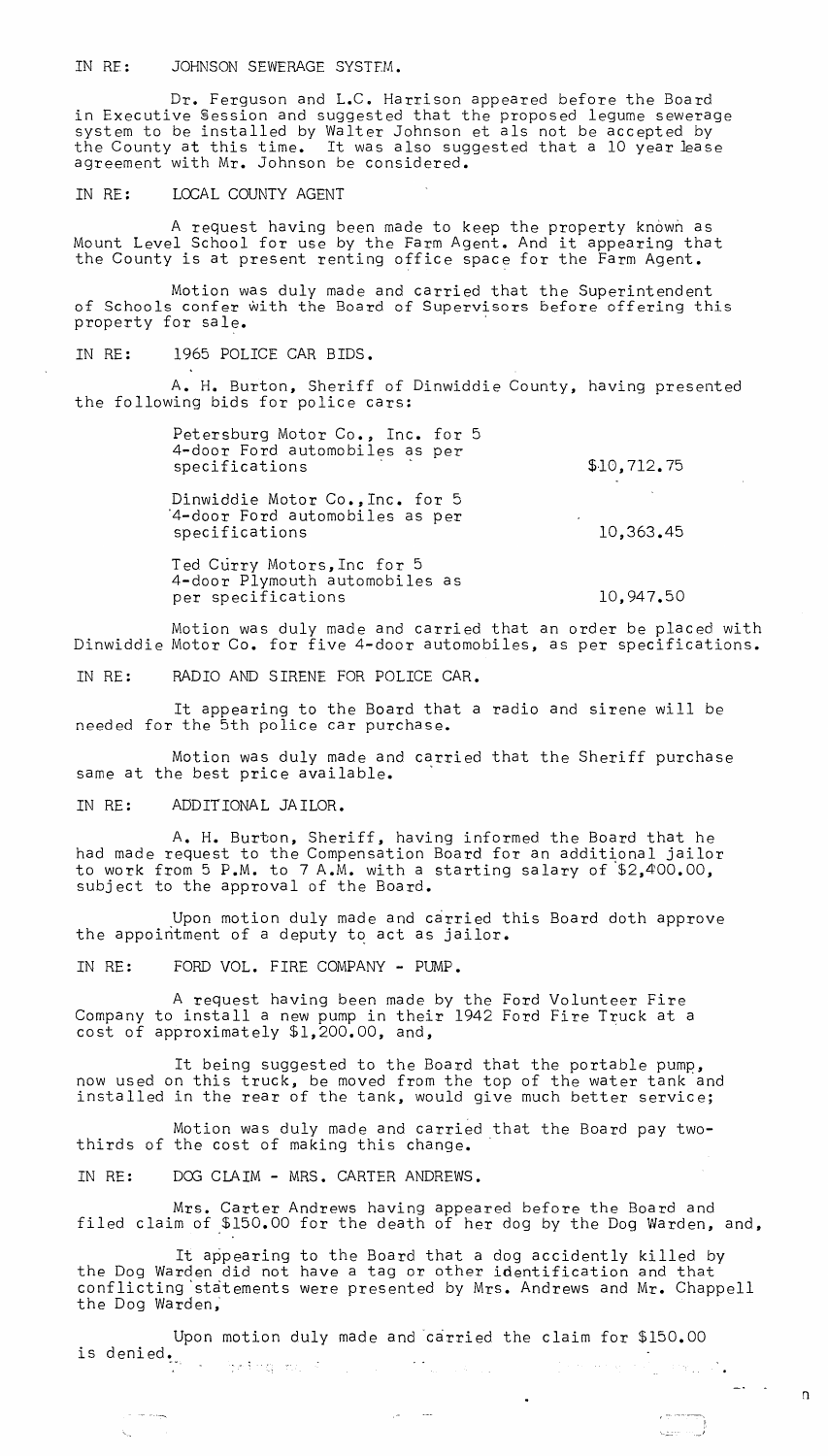IN RE: TRAILER - R1 - DAVID COOK PROPERTY.

------~--"--- ---~ ------~---------- -- -~--- ---~--

A request for a permit to place a trailer by David Cook on property in Rohoic District, Zoned Rl, having been refused by R. W. Bridgman, Agent for The Board and referred to this Board for  $revi$  ew, and,  $\begin{bmatrix} 1 & 1 & 1 \\ 1 & 1 & 1 \\ 1 & 1 & 1 \end{bmatrix}$ 

• I I I

I

The Board having considered the request for the permit<br>and discussed at length this Ordinance,

denied. Motion was duly made and carried that this request be i

IN RE: ENVIROMNENTAL HEALTH CENTER.

 $A$  letter received from the Appomattox Basin Industrial Development Corporation requesting the Counties to send data on property available for an Enviromnental Health Center.

The Clerk was directed to make this data available to the corporation.

IN RE: EXTRA JUDGES FOR ELECTION.

Upon request of the County Electroal Board,

Motion was duly made and carried that the Electoral Board be allowed to name an additional judge at each precinct where needed. I

i

IN RE: RABBIES SERUM DOG WARDEN.

The Dog Warden suggested to the Board that the members discuss at the League of Virginia Counties the need of legistation permitting the Dog Warden to give Anti-Rabbies serum to dogs.

IN RE: RENOVATION AND IMPROVEMENT<sub>C</sub>- COURTHOUSE, CLERK'S OFFICE AND JAIL.

It appearing to the Board that there is a great deed for renovating and improving the Courthouse, Clerk's Office and Jail of this County,

Motion was duly made and carried that the Planning Commission make a study of the needs of each building and present a long range plan for same. I

IN RE: NOVEMBER EXECUTIVE MEETING.

Upon motion duly made and carried the Board will meet at 9:00 A.M. in Executive Session of November 4, 1964.

There being no further business the meeting was adjourned.

I I

Attest: 1111/title

PM) Coleman

BOOK 5 PAGE  $|151$ 

i

j